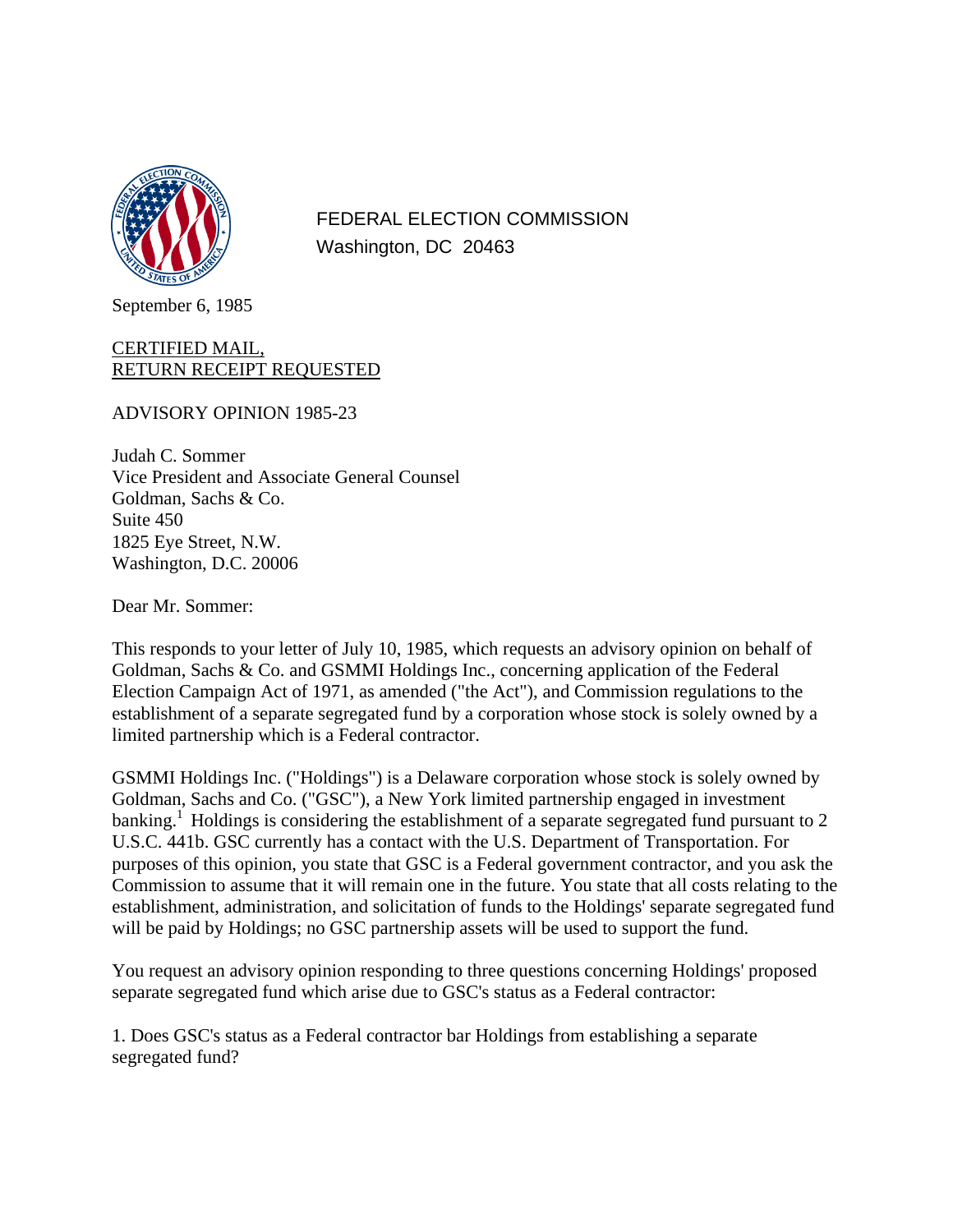2. May a separate segregated fund established and maintained by Holdings, solicit the individual partners of GSC?

3. May individuals who are both employees of Holdings and partners or employees of GSC participate in the establishment, administration, and solicitation activities of a separate segregated fund set up by Holdings as long as all costs are borne by Holdings?

The Act and regulations prohibit a corporation from making a contribution or expenditure in connection with any Federal election. 2 U.S.C. 441b(a) and 11 CFR 114.2. However,  $441b(b)(2)(C)$  allows a corporation to establish, administer, and solicit contributions to a separate segregated fund to be used for political purposes by the corporation. In view of its corporate status Holdings may establish a separate segregated fund. The fact that it is totally owned by GSC, a limited partnership and a Federal contractor, does not prohibit it from establishing a separate segregated fund. The Commission concluded in Advisory Opinion 1975-31 that the stockholders of a corporation and the corporation itself are two distinct entities for purposes of 2 U.S.C. 441c. Additionally, the regulations at 11 CFR 115.3(a) permit a corporation, which is a Federal government contractor, to establish a separate segregated fund. Therefore, it is permissible for a corporation whose stock is owned by a Federal contractor to establish a separate segregated fund.

With regard to your second question, you state that Holdings intends to solicit individual GSC partners to contribute to its separate segregated fund. The fund will not accept contributions from the GSC partnership assets and will only accept funds from an individual partner in his or her own name and only in the form of a check drawn on a personal account.

The Act allows a corporation (or its separate segregated fund) to solicit contributions from its stockholders and their families and its executive or administrative personnel and their families. 2 U.S.C. 441b(b)(4)(A)(i). The Act and regulations prohibit any person, including any partnership, that is a Federal contractor from making contributions or expenditures to influence Federal elections. 2 U.S.C. 441c, 11 CFR 115.2. However, individual partners may make contributions from personal assets. 11 CFR 115.4(a) and (b). In Advisory Opinion 1979-77, the Commission concluded that individual partners of a partnership that owned all of the stock of a corporation would be viewed as stockholders of the corporation and could be solicited by the corporation's separate segregated fund. Therefore, the Commission concludes that Holdings' separate segregated fund may solicit the individual partners of GSC as long as only individual partners (i.e. natural persons and not corporate partners) are solicited, the contributions are in the individual partner's name, and are made from personal funds drawn from a personal account. All solicitations of such personnel, as well as their contributions, must otherwise comply with Commission regulations. See, in particular, 11 CFR 102.5(a) and 114.5, also see 11 CFR Part 110.

Lastly, you state that some individuals are employed by both Holdings and GSC. You propose to allow these dual employees to devote working time to the activity of the separate segregated fund in proportion to the ratio of salary received from the two entities. For example, you note that if a clerk receives 10% of his salary from Holdings and 90% from GSC he would devote no more than 10% of his working time to activities related to the separate segregated fund.<sup>2</sup> In the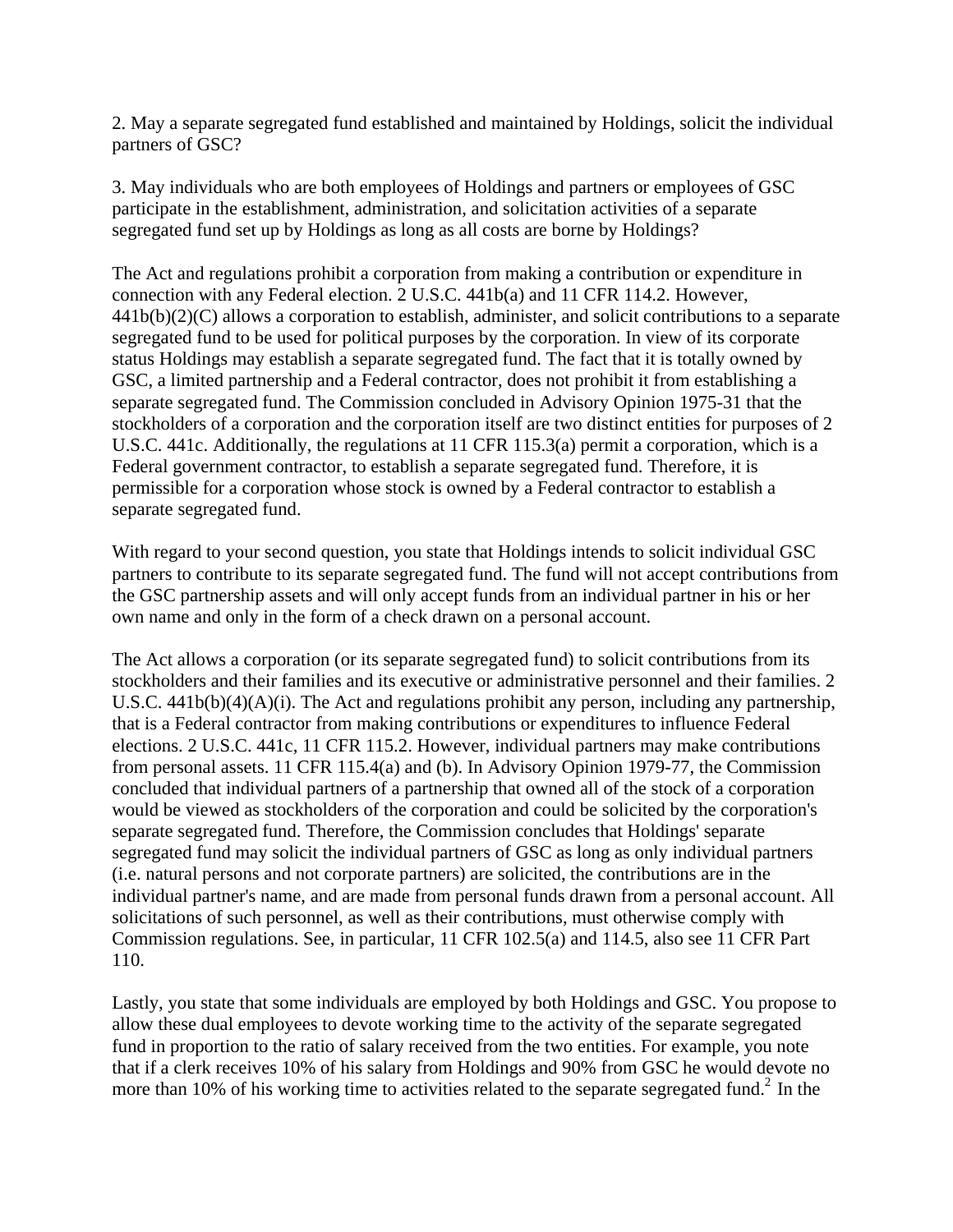event it becomes necessary for an individual to devote more time to the separate segregated fund than the ratio would allow, you intend to arrange a purchase in advance of such services from GSC. Holdings would, therefore, be the sole source of payment for all costs associated with the fund. In your request you cite Advisory Opinion 1984-37 as the basis for this procedure. The Commission concluded in the situation there presented that a separate segregated fund could purchase, in advance, certain employee services from its connected organization.

The Act specifically excludes from the definition of contribution or expenditure the costs incurred by a corporation for the establishment, administration, and solicitation of contributions to the corporation's separate segregated fund. 2 U.S.C. 441b(b)(2)(C); see also 2 U.S.C.  $431(8)(B)(vi)$ ,  $431(9)(B)(v)$  and 11 CFR 114.1(b), 114.5(b). Accordingly, since all administration costs relating to the separate segregated fund will be borne by Holdings, the dual employees of both Holdings and GSC (including also any Holdings employee who is also a GSC partner) may participate in the otherwise exempt activities of Holdings' separate segregated fund assuming the described salary ratio is followed, or provided that an advance payment for such employee services is made by Holdings to GSC.<sup>3</sup>

This response constitutes an advisory opinion concerning application of the Act or Commission regulations to the specific transaction or activity set forth in your request. See 2 U.S.C. 437f.

Sincerely yours,

(signed)

John Warren McGarry Chairman for the Federal Election Commission

Enclosures (AOs 1975-31, 1979-77, 1984-37)

1. Holdings is not an operating company but owns the stock of Goldman, Sachs Money Market Inc., a dealer of commercial paper and other money market instruments, and is a member of the New York Stock Exchange.

2. The Commission assumes that the employee would devote to GSC whatever portion of his working time is paid for by that organization. For instance, in the example given above, if a clerk receives 10% of his salary from Holdings and 90% from GSC, he must devote 90% of his working time to GSC, with the consequence that if he devotes 10% of his working time to the Holdings separate segregated fund, he will have no working time available for Holdings itself. Any other conclusion would permit GSC to participate in financing the fund, which would not be permissible.

3. The Commission notes that multiple and personal contribution solicitations for the separate segregated fund may be directed only to the executive and administrative personnel of Holdings